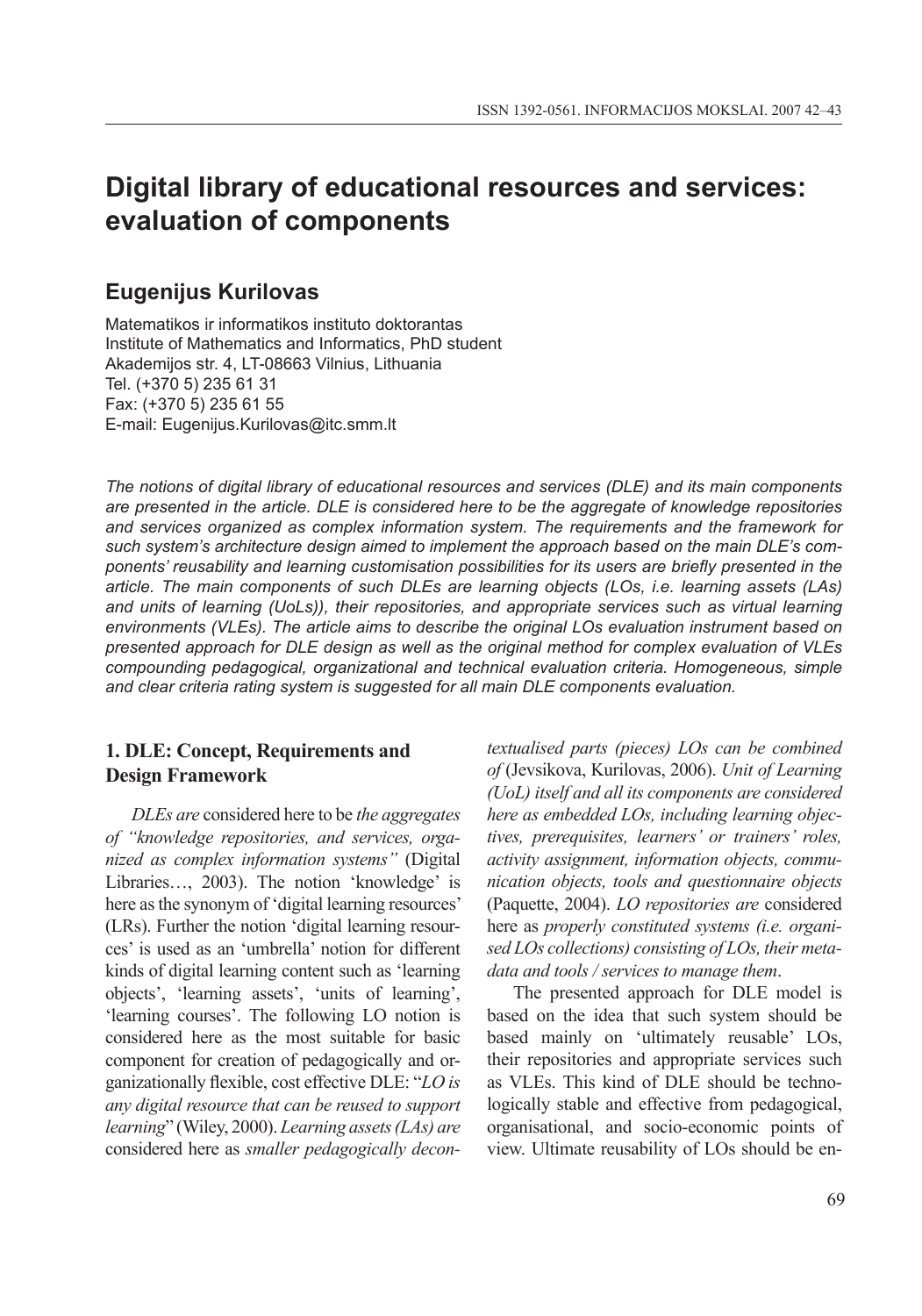sured by their partition to two main separate parts (LAs and UoLs) which should work independently and should have clear different functions. LAs are considered not to be directly interconnected with particular pedagogical processes / scenarios / designs, and therefore it should be possible to reuse the same LAs to implement different learning designs. UoLs are conversely considered to be LOs containing learning designs reusable for different subjects and different LOs / LAs.

This kind of "reusable" DLE design seems to be one of the best possible e-learning solutions from technologic, educational, organizational and socio-economic points of view. The detailed evidence of this statement is out of scope of the article, but shortly the main components' reusability indeed ensures system's pedagogical and organizational flexibility as well as the better financial and economic efficiency indicators such as less investment into LRs for one probable user, major financial benefit, less time to buy off, etc.

It could be achieved because: (1) major reusability of main DLEs components is achieved, (2) more users can benefit from such system, (3) content and learning design creators have the possibility not to reinvent the wheel but use and improve already created LRs, (4) better conditions are created for various content / design creators to improve the quality of existing LRs by their permanent (collaborative) modification.

The main scientific and technologic decisions to provide the ultimate reusability of DLE content and services could be full implementation of: (1) LO metadata interoperability standards such as EUN Learning Resource Exchange (LRE) Metadata Application Profile (AP) version 3.0 of the IEEE LOM standard (LRE AP, 2007) and specifications such as IMS Common Cartridge (IMS Content Package AP integrating QTI and LOM) and Learning Design (LD) (IMS LD, 2003); (2) repository of LD compliant Units of Learning (UoLs) and tools (e.g. RELOAD, LAMS v.2.0.3 together with Moodle v.1.8, EduSource, etc.) to create and reuse UoLs; (3) LOM repository containing LOs' and UoLs' metadata created in conformity with the newest LRE AP and thesaurus; (4) LOs digital right management (DRM) system; (5) CALIBRATE project's Topic – Goal – Learning Activities (TGA) ontology-based curriculum mapping in main subjects to search for LOs in the repositories and VLEs. The framework of DLE architecture design based on the introduced DLE approach and European LRE experience is the following:



*F i g u r e 1 . Proposed framework of DLE architecture design*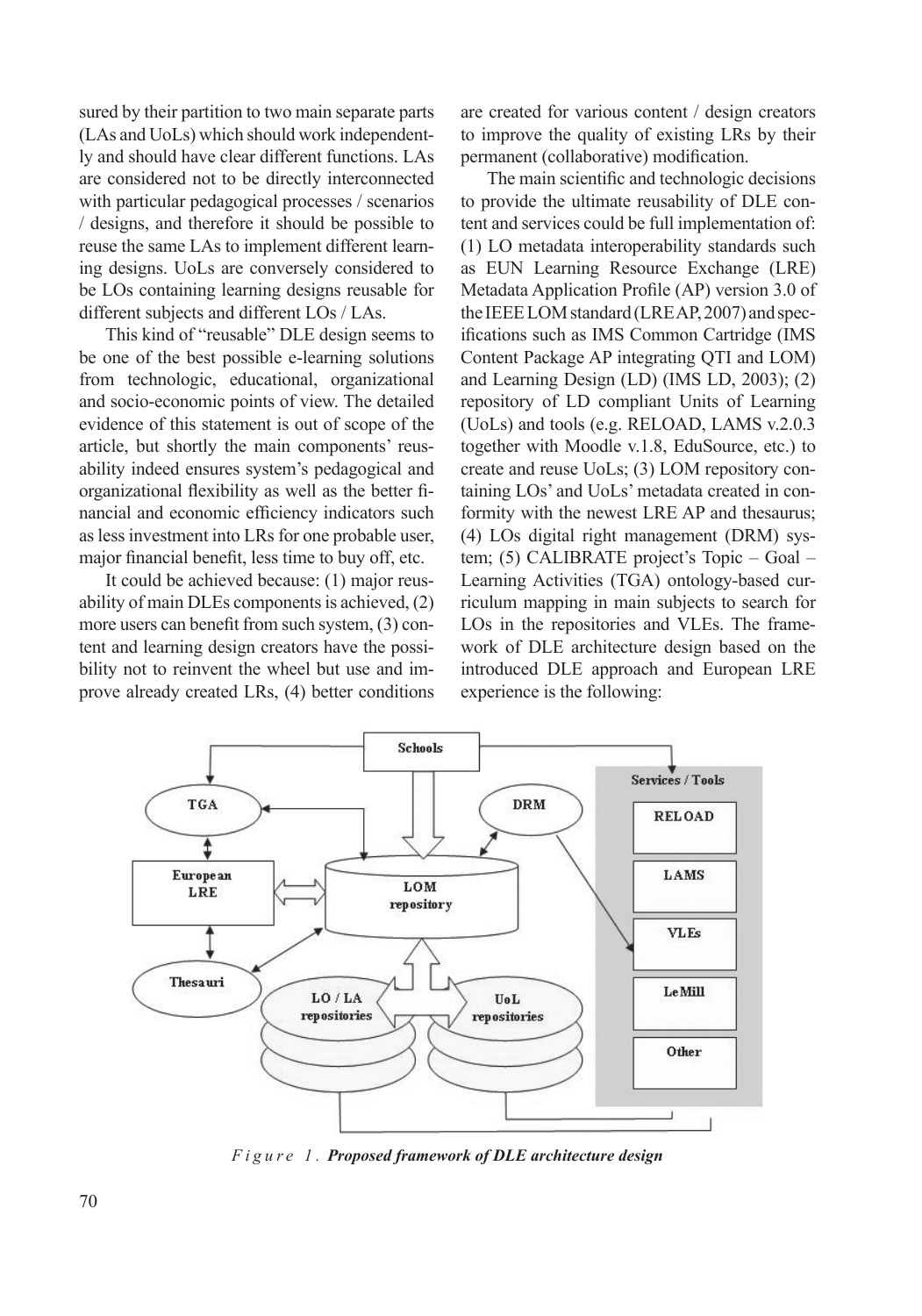#### **2. Evaluation of Learning Objects**

A LR truly becomes a LO (a resource, reusable within another learning context) when it is associated with self-describing information – metadata. Metadata is used to implement LO repositories, to search for LOs in the repository, to share LOs, to import LOs into or export them from VLEs, to combine them with other LOs (using them as building blocks to build lessons, courses, etc.) (Jevsikova, Kurilovas, 2006). The various approaches to LOs attempt to meet two common objectives: (1) to reduce the overall costs of LOs, and (2) to obtain better LOs. The need for reusability of LO has at least three elements: firstly, that it is interoperable and can be used in different platforms; secondly, that it can fit into a variety of pedagogic situations; thirdly, that it can be made more appropriate to a pedagogic situation by modifying it to suit a particular teacher's or student's needs (McCormick et al., 2004).

The evaluation of LOs is a comparatively new concern as the quantity of LOs has grown and the development of LO repositories has come about to allow for greater ease in finding and using LOs for both classroom and online instruction. The need to evaluate LOs requires the development of criteria to be used in judging them (Haughey, Muirhead, 2005).

#### *2.1 Foreign Approaches to Learning Object Evaluation*

Vargo et al. (2003) developed a LO Review Instrument (**LORI)** to evaluate LOs. The LORI approach uses the following 10 criteria when examining LOs: (1) presentation: aesthetics; (2) presentation: design for learning; (3) accuracy of content; (4) support for learning goals; (5) motivation; (6) interaction: usability; (7) interaction: feedback and adaptation; (8) reusability; (9) metadata and interoperability compliance; (10) accessibility. Each measure was weighted equally and was rated on a four point scale from "weak" to "moderate" to "strong" to "perfect".

The criteria used by **Merlot** (Merlot) to review LOs for acceptance in its repository fall

into three broad areas: (1) *Quality of content:* including consideration of the quality of the specific information in LO and how well the content models fit the skills of the discipline; (2) *Potential effectiveness as a teaching-learning tool:* including the "actual effectiveness" of the object through personal use or making judgments about the potential effectiveness for improving instruction and learning by faculty and students; (3) *Ease of use:* including consideration of the general layout of LO, the computer interface, attention to the buttons, menus, text and types of user-object navigation. Merlot peer reviewers used a five star scale: from one star denoting "material not worthy of use" to a five star rating representing "excellence all around".

The Collaborative Learning Object Exchange **(CLOE)** based at the University of Waterloo (Ontario, Canada) has developed a peer review process for material in LO repository. Peer reviewers – instructional designers and subject matter experts, were asked to evaluate the LOs on the merits of quality of the content, its effectiveness as a teaching tool and its ease of use. The 17 CLOE criteria are: (1) the content of the LO is accurate; (2) the use of technology is appropriate for this content; (3) the content is presented clearly and professionally (spelling / grammar, etc.); (4) appropriate academic references are provided; (5) credits to creators are provided; (6) there are clear learning objectives; (7) the LO meets the stated learning objectives; (8) the target learners are clearly identified; (9) there are clear instructions for using the LO; (10) the technology helps learners to engage effectively with the concept / skill / idea; (11) the LO provides an opportunity for learners to obtain feedback within or outside the LO; (12) the author provides evidence that the LO enhances student learning; (13) pre-requisite knowledge/skills, if needed, are identified; (14) the LO stands alone and could be used in other learning environments; (15) the LO is easy to use (i.e. navigation, user control); (16) the author indicates whether the LO is accessible for learners with diverse needs; (17) technical requirements for the LO are provided (Haughey, Muirhead, 2005).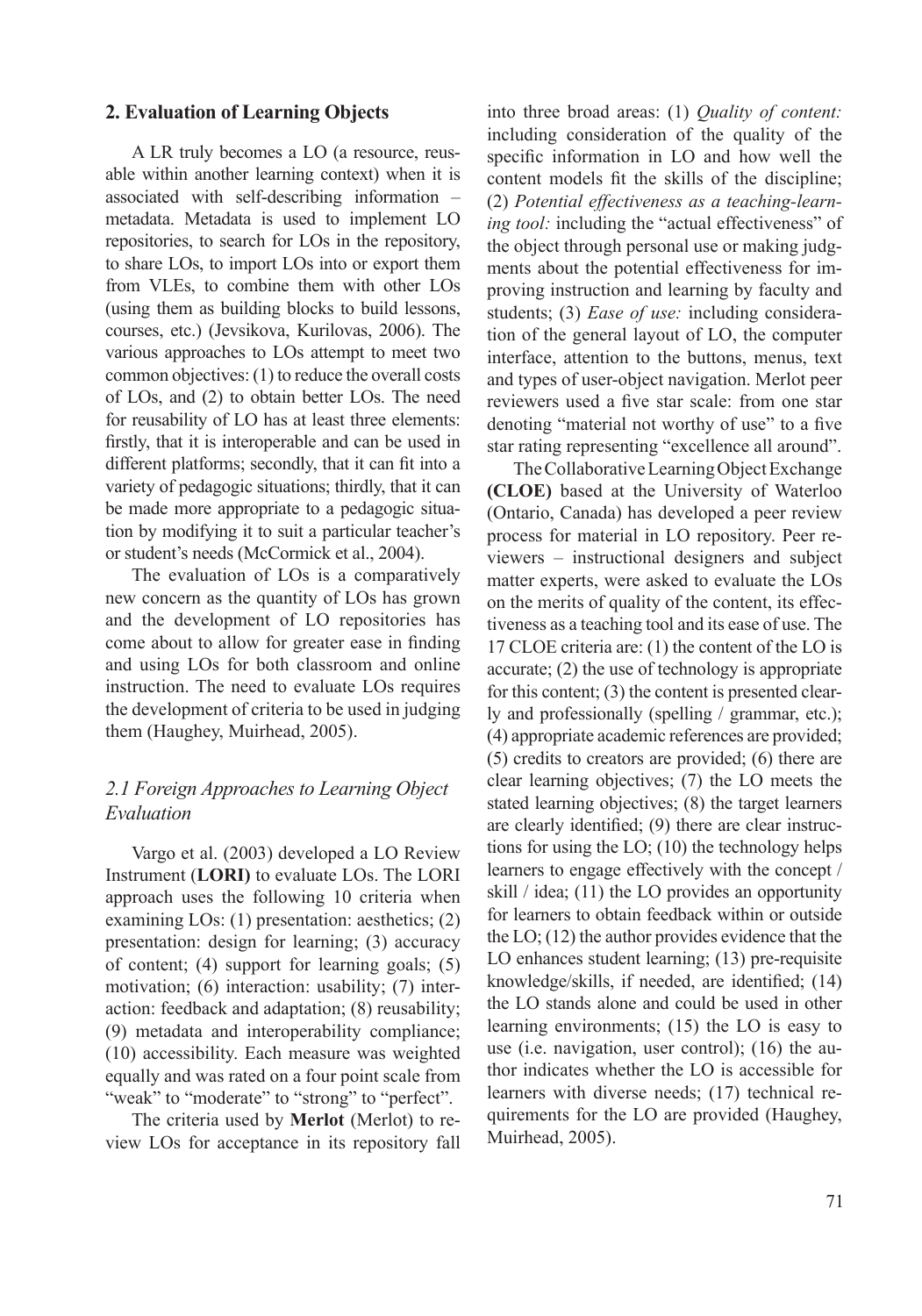More recently, LO Evaluation Instrument (**LOEI**) was developed to examine school level content. The 15 LOEI criteria are listed below: *Integrity:* (1) the content of the LO is accurate and reflects the ways in which knowledge is conceptualized within the domain. *Usability:* (2) clear instructions for using the LO are provided; (3) the LO is easy to use (i.e., navigation, user control, visibility of system status). *Learning:* (4) learning objectives are made explicit to learners and teachers; (5) the target learners are clearly identified and addressed; (6) pre–requisite knowledge / skills are clear with connections to prior and future learning. *Design:* (7) the technology helps learners to engage effectively with the concept / skill / ideas; (8) the LO structures information content in order to scaffold student learning; (9) the LO provides an opportunity for learners to obtain feedback either within or outside the LO; (10) the LO stands alone and reflects an awareness of the varying educational environments in which learning sequences and objects may be used by the learner. *Values:* (11) the LO is appropriate for community and cultural affiliations, including language, dialect, reading and writing; (12) help and documentation files are provided for students and teachers including contextual assistance; (13) the design of visual and auditory information enhances learning and mental processes; (14) the LO is accessible to learners with diverse needs; (15) the LO does not require instructor intervention to be used effectively in a mixture of learning environments and learning sequences.

### *2.2 Approved Lithuanian Learning Objects Evaluation Instrument*

Educational content and software purchased for Lithuanian schools have to be approved by a special IT expert group and subject experts groups. Special 'Method of Schools Provision with Computer Teaching Aids' for certification of educational software and content was approved in June 2005. Evaluation criteria established by this Method are: (1) quality of educational material; (2) psychological and pedagogical aspects; (3) learning management and interactivity; (4) user interface; (5) users' management possibilities; (6) tools (design possibilities); (7) communication and collaboration possibilities and tools; (8) technical features; (9) documentation and additional tools; (10) economic efficiency (Kurilovas, 2005b).

## *2.3 Original Learning Objects Evaluation Instrument*

The article proposes the original LOs evaluation instrument based on proposed approach for DLE architecture design as well as on above mentioned LOs evaluation criteria. In conformity with this instrument LOs evaluation criteria are: (1) *Reusability:* (a) interoperability (metadata, compliance with the main standards, can LO be used in different learning platforms / VLEs?); (b) decontextualisation level (LO granularity level, can LO be reused a number of times in different learning contexts?); (c) accessibility (is LO designed for all?); (d) appropriateness for different cultural and learning systems (LO internationalisation level, is LO suitable for localisation?). (2) *Quality of content:* (a) content accuracy; (b) compliance with national curricula; (c) clear and professional presentation (spelling / grammar, are appropriate academic references provided, etc.); (d) interactivity. (3) *Design and usability:* (a) aesthetics; (b) ease to use (i.e., navigation, user control, etc.); (c) user–friendly interface. (4) *Economic efficiency* (taking into account the number of probable users based on LO reusability level) (Kurilovas, 2007).

Each selected criterion is proposed to be given an importance rating to be used when evaluating LOs. Major criteria have to be broken down into sub-criteria with each sub-criterion also having an importance rating. The importance rating range is 0–4, with 0 being the lowest and 4 being of the highest importance. Each sub-criterion has then to be rated using a range of 0–4, these ratings defined as:  $0$  – failed or feature does not exist;  $1$  – has poor support and / or it can be done but with significant effort; 2 – fair support but needs modification to reach the desired level of support;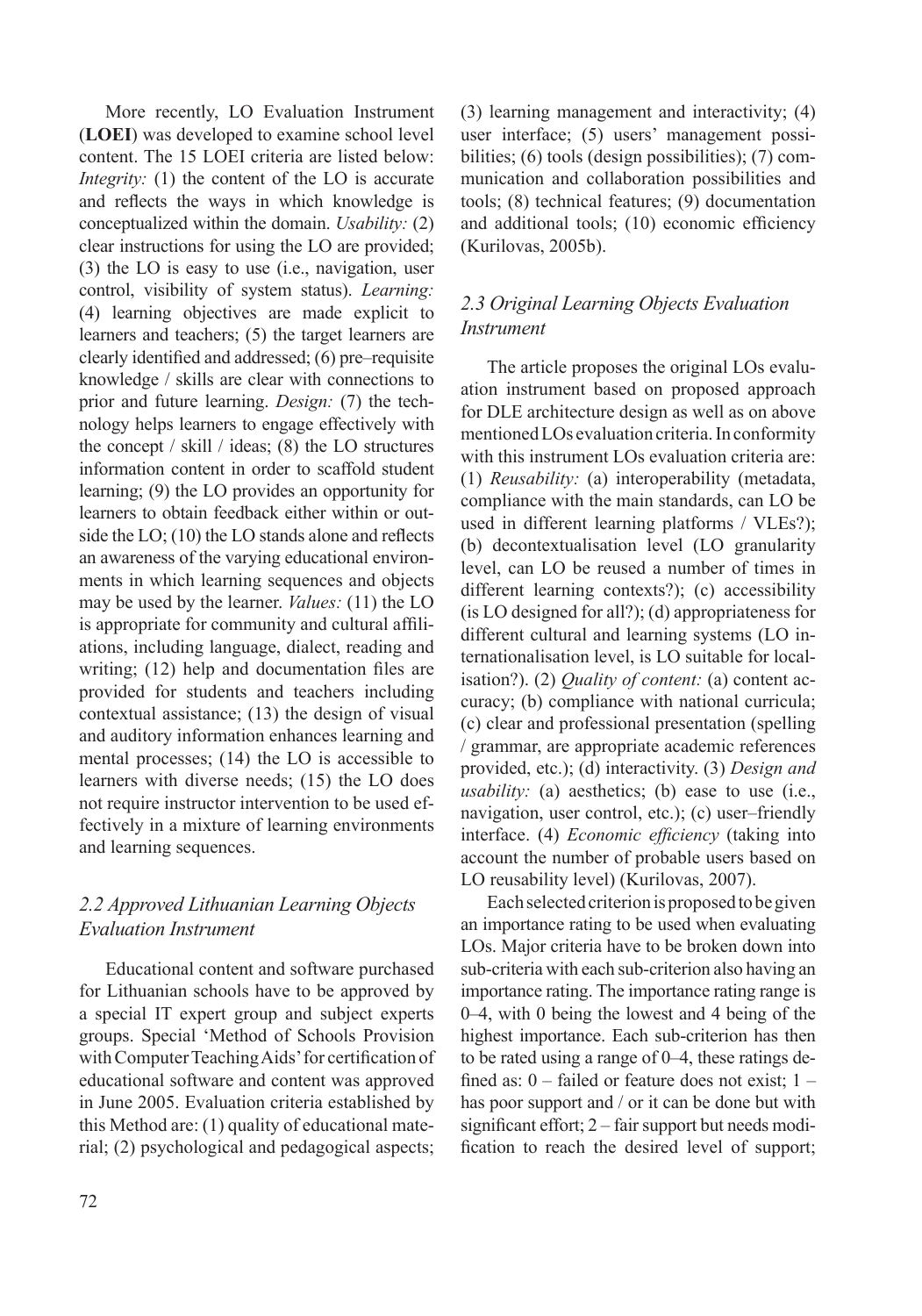3 – good support and needs a minimal amount of effort; 4 – excellent support and meets the criteria out of the box, minimal effort (Technical Evaluation…, 2006).

The article proposes to weigh each LOs evaluation criteria equally and to use this simple and clear criteria rating system for evaluation of all components of DLE: LOs, LO repositories and VLEs.

It would be purposeful not to incorporate pedagogically contextualised aspects (that is, everything dealing with LOs usage pedagogical processes / methods / scenarios) into LOs, but to describe them in separate LD-compliant UoLs, and evaluate these pedagogical criteria while evaluating UoLs.

### **3. Technical Evaluation of Learning Object Repositories**

One of the largest repositories' technical evaluation projects ('Open Access Repositories') was implemented in New Zealand in 2006. Looking particularly for assurances that the selected repository/s had a secure future, the criteria selected for this evaluation were: (1) scalability; (2) ease of working on code-base, extensibility; (3) security; (4) interoperability (ability to integrate with other repositories – OAI–PMH compliance, and ease of integration with systems such as VLEs); (5) ease of deployment, ability to support multiple installations on a single platform (required for hosting facility); (6) ease of system administration (ability to configure for different uses); (7) internationalisation – multiple language interfaces; (8) open source (type of license); (9) quality and configurability of workflow tools; (10) strength of community (Technical Evaluation…, 2006).

Each selected criterion was given an importance rating to be used when evaluating the different repository systems. Major criteria were also broken down into sub-criteria with each sub-criterion also having an importance rating, and the above mentioned criteria rating system was used to evaluate repository systems.

### **4. Evaluation of Virtual Learning Environments**

There are different kinds of ICT tools and systems to support various pedagogies – socalled e-Learning platforms, VLEs, Learning Management Systems, Content Management Systems, etc. *The term VLE is used here as "a single piece of software, accessed via standard Web browser, which provides an integrated online learning environment".* VLEs usually include the following functions: (1) controlled access; (2) student tracking; (3) resources and materials; (4) communications; (5) links; (6) customisation (Kurilovas, 2006).

### *4.1 Technical Evaluation of VLEs*

Suggested framework for technical evaluation of VLEs is based on the Methodology of Technical Evaluation of LMSs (Technical Evaluation…, 2004). One of its goals was to select a best–of–breed LMS for development and large-scale deployment among: (1) *ATutor*  (platform: Apache, PHP, MySQL; URL: http:// www.atutor.ca/); (2) *Ilias* (platform: Apache, PHP, MySQL; URL: http://www.ilias.de/ios/); (3) *Moodle* (platform: Apache, PHP, MySQL / PostgreSQL; URL: http://moodle.org/).

The technical evaluation criteria are*:* (1) *Overall architecture and implementation:* scalability of the system; system modularity and extensibility; possibility of multiple installations on a single platform; reasonable performance optimisations; look and feel is configurable; security; modular authentication; robustness and stability; installation, dependencies and portability; (2) *Interoperability*: integration is straightforward; LMS standards support; (3) *Cost of ownership;* (4) *Strength of the development community:* installed base and longevity; documentation; end-user community; developer community; open development process; commercial support community; (5) *Licensing;* (6) *Internationalisation and localisation:* localisable UI; localisation to relevant languages; Unicode text editing and storage; time zones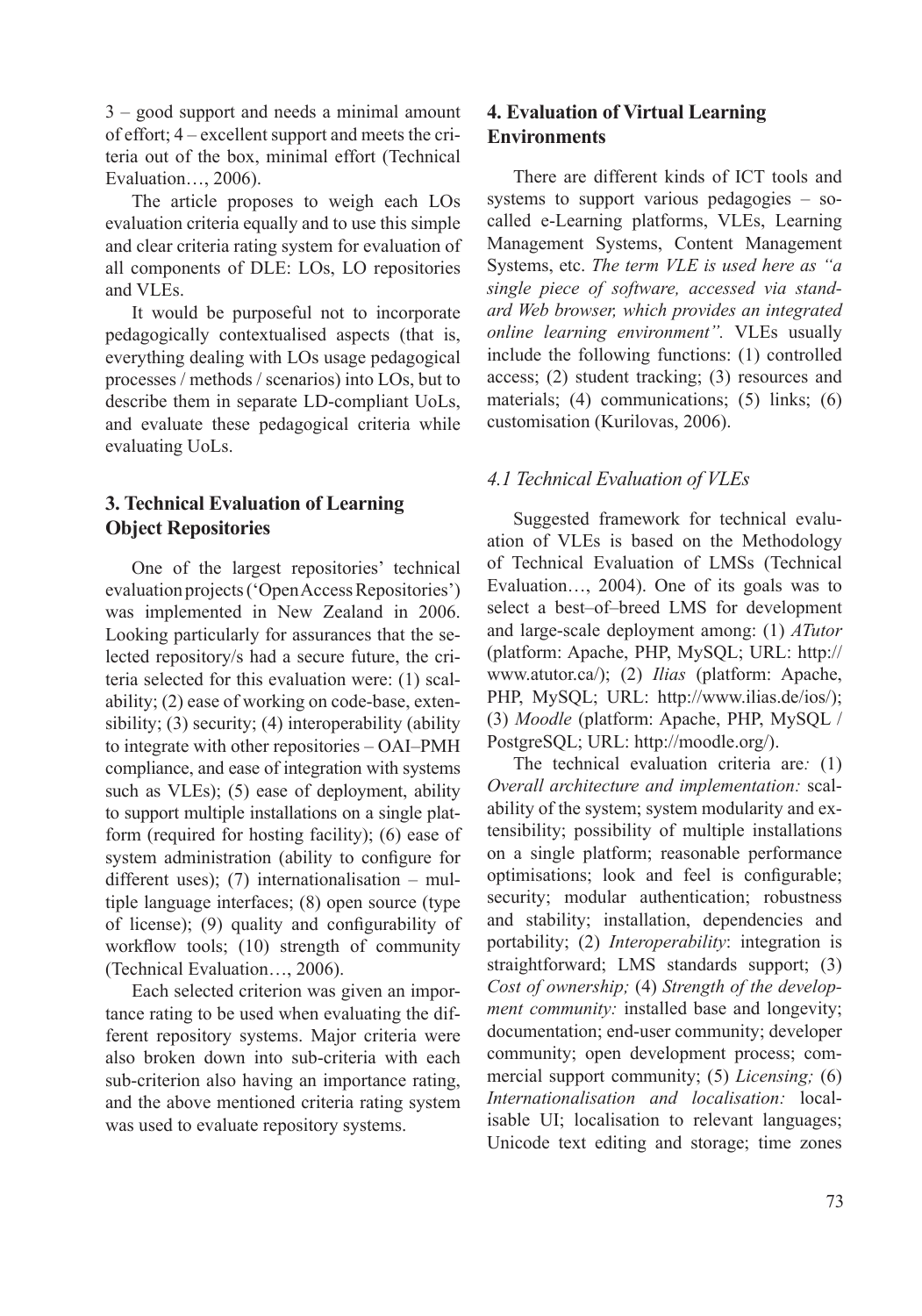and date localisation; alternative language support; (7) *Accessibility:* text-only navigation support; scalable fonts and graphics; (8) *Document transformation.*

Findings on the short-listed VLEs' technical evaluation show that the systems show significant differences in their design, architecture and implementation. On the overall evaluation, Moodle shows a clear advantage, particularly in criteria that is critical to the long-term viability of the system. The primary differentiating advantages of Moodle are: (1) *System Architecture:* Moodle's main strength is its simple but solid design and architecture. Moodle's architecture sets an excellent foundation, following good practices of low coupling and high cohesion, which the other LMSs fail to achieve. This yields a system that is simple, flexible and effective; and easily accessible to developers. The Moodle approach is pragmatic, using intelligent strategies. Authentication is modular and separate from the rest of the modules. This will allow easier integration with a portal framework, and an interface to student management systems. (2) *Community:* There is a lively developer community built around Moodle, with programmers other than the main maintainer contributing sizeable modules and fixes; a second criterion the other systems fail to meet.

Moodle does have limitations, notably it currently lacks IMS support, and its roles and permissions system is limited. ATutor, while strong in features and usability, has serious architectural problems. Ilias, while promising, has a complex architecture with tight coupling that is hard to work with and debug. The code is new, and lacks maturity. The developer community for Ilias is very small outside the core team.

### *4.2 Pedagogical and Organizational Evaluation of VLEs*

For more complex VLEs evaluation it is suggested to additionally use the Framework for the Pedagogical Evaluation of VLEs (Britain & Liber, 2004) which aims to help to analyse e-learning tools without being distracted by the details of user interface objects and components. The Framework

| <b>Summary</b>                                | <b>ATutor</b>        | <b>Ilias</b>                            | Moodle                                               | <b>Comment</b>                                                              |
|-----------------------------------------------|----------------------|-----------------------------------------|------------------------------------------------------|-----------------------------------------------------------------------------|
| Overall architecture<br>and<br>implementation | Average<br>Rating: 2 | Complex: tight<br>coupling<br>Rating: 1 | Good: high<br>cohesion, low<br>coupling<br>Rating: 4 | Considerations in architecture and<br>implementation impact all other areas |
| Interoperability                              | Good                 | Good                                    | Average                                              | Overall interoperability has good                                           |
|                                               | Rating: 3            | Rating: 3                               | Rating: 2                                            | potential                                                                   |
| Cost of ownership                             | Medium               | High                                    | Low                                                  | Correlates with architecture and                                            |
|                                               | Rating: 2            | Rating: 0                               | Rating: 4                                            | implementation findings                                                     |
| Strength of the                               | Low                  | Medium                                  | High                                                 | Related to openness of process                                              |
| community                                     | Rating: 1            | Rating: 2                               | Rating: 4                                            |                                                                             |
| Licensing                                     | GPL                  | GPL                                     | GPL.                                                 | Ilias offers optional features that                                         |
|                                               | Rating: 4            | Rating: 4                               | Rating: 4                                            | depend on non-FOSS software                                                 |
| Internationalisation                          | Weak                 | Average                                 | Good                                                 |                                                                             |
| and localisation                              | Rating: 1            | Rating: 2                               | Rating: 3                                            |                                                                             |
| Accessibility                                 | Excellent            | <b>Bad</b>                              | Average                                              | Good accessibility is critical for users                                    |
|                                               | Rating: 4            | Rating: 1                               | Rating: 2                                            | of alternative browsers                                                     |
| Document                                      | No                   | Average                                 | N <sub>0</sub>                                       | Complex, needs further analysis                                             |
| transformation                                | Rating: 0            | Rating: 2                               | Rating: 0                                            |                                                                             |
| Total rating:                                 | 17                   | 15                                      | 23                                                   |                                                                             |

*Ta b l e . Summary of VLEs Technical Evaluation*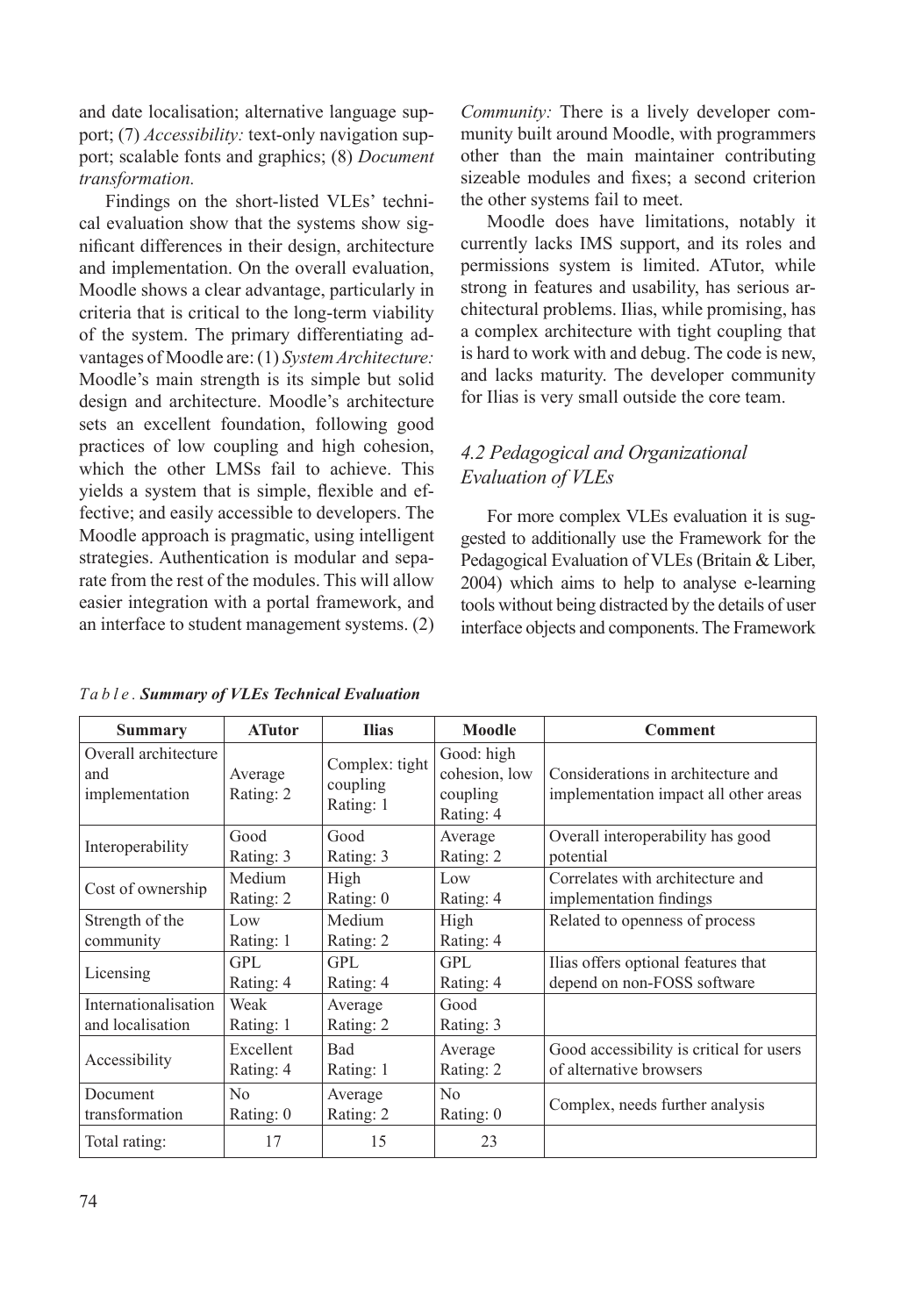was constructed out of two different theoretical models: The Conversational Framework and the Viable System Model (VSM).

*Organizational evaluation criteria in conformity with VSM* are: (1) resource negotiation; (2) adaptation; (3) self organisation; (4) monitoring; (5) individualisation. *Using the Model:* course management can be viewed from a number of perspectives or levels: (1) Programme level; (2) Module (course) level; (3) Individual (learner) level. These three recursive levels correspond to the themes: (1) Supporting institutional management of programmes; (2) Supporting pedagogical innovation using e-learning; (3) Supporting students management of their own learning.

*Pedagogical evaluation criteria for VLEs* from the Conversational Model are: (1) Discursive Tools; (2) Adaptability; (3) Interactivity; (4) Reflection.

It is necessary to answer a number of key questions that VSM and the Conversational Framework suggest when evaluating VLEs: (1) *Programme Level:* Can you obtain a view at programme level? Does the system permit or provide a space for negotiation between programme managers and module tutors on resource questions? Can the performance of a module be monitored by the programme manager? Does the system provide tools for new modules to go through design, development and validation and then be added to a programme? How does the system support teachers working on different modules to coordinate their activities and assist each other, etc.? (2) *Module Level:* What tools does the system provide for teachers to present / express their ideas to students? What tools does the system provide for students to articulate their ideas to teachers and other students? What facilities are there to organise learners in a variety of ways in the module? What types of learning activity are supported by the system? What underlying pedagogical model(s) or approach(es) does the system encourage? What facilities are there to monitor how well learning is progressing on the module? Can learners find and manage resources – do they have their own file stores or repositories? Can they talk to other students, create their own discussions, create their own learning activities involving peers? To what extent is it possible for the teacher to adapt the module structure once teaching is underway: Can the teacher add / change / delete resources or fragments of module structure? Can he / she add / remove people or split them into different groups? Can he / she create and assign resources or learning activities to individuals, etc.? (3) *Student Level:* How is the system student-centred? Does the system provide time management / planning / organisation tools for the individual student to organise their work? Can a student monitor his / her own activity? Can students provide feedback on the quality of the module? Can a student do Personal Development Planning within the system, etc.?

#### **Conclusions**

The article proposes the original LOs evaluation instrument based on proposed approach to DLE architecture design and international experience. The main LOs evaluation criteria are:  $(1)$  reusability;  $(2)$  quality of content;  $(3)$ design and usability; (4) economic efficiency. It is suggested not to incorporate pedagogically contextualised aspects into LOs, but to describe them in separate LD-compliant UoLs, and evaluate these pedagogical criteria while evaluating UoLs. The original method for complex evaluation of VLEs compounding pedagogical, organizational and technical evaluation criteria is also proposed by the article. Homogeneous, simple and clear criteria rating system is suggested for evaluation of all components of DLE.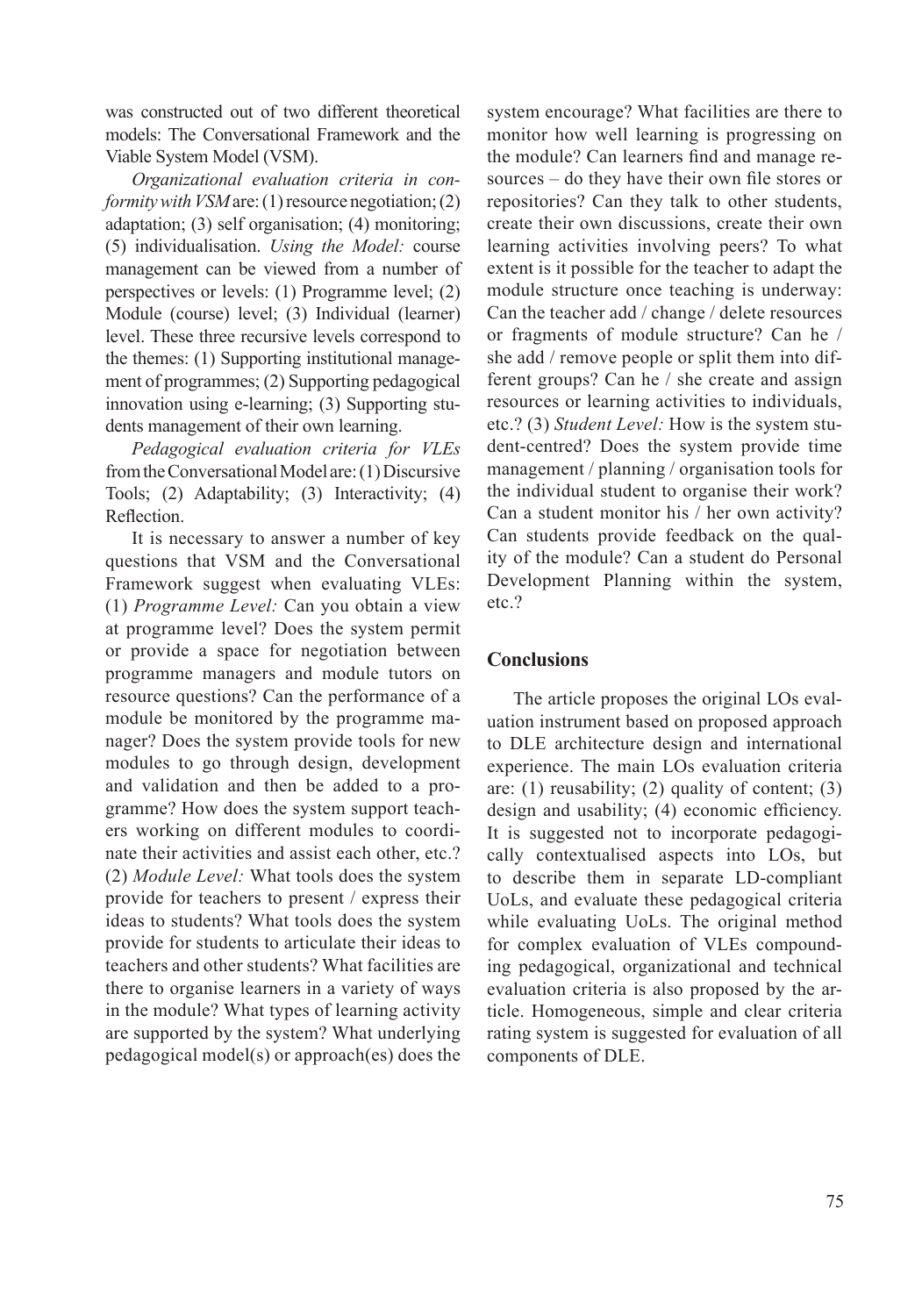#### **Literature**

BRITAIN, S.; LIBER, O. (2004). A Framework for the Pedagogical Evaluation of eLearning Environments. Available: http://www.cetis.ac.uk/members/ pedagogy/files/4thMeet\_framework/VLEfullReport

Digital Libraries in Education. Analytical Survey. *UNESCO Institute for Information Technologies in Education.* Moscow 2003. Available: http://www.iite. ru/img/upload/Digital\_Libraris.pdf

HAUGHEY, M.; MUIRHEAD, B. (2005). Evaluating learning objects for schools. Available: http:// www.usq.edu.au/electpub/e-jist/docs/vol8\_no1/fullpapers/Haughey\_Muirhead.pdf

JEVSIKOVA, T.; KURILOVAS, E. (2006). European Learning Resource Exchange: Policy and Practice. In *Proceedings of the 2nd International Conference "Informatics in Secondary Schools: Evolution and Perspectives".* Vilnius, Lithuania, 7–11 November 2006. Selected papers, TEV, p. 670–676.

KURILOVAS, E. (2005a). Several aspects of technical and pedagogical evaluation of virtual learning environments. *Informatics in Education,* Institute of Mathematics and Informatics, Lithuanian Academy of Science, vol. 4, no. 2, ISSN 1648-5831, p. 215–252.

KURILOVAS, E. (2005b). Lithuania. Insight Report. National ICT Policies for Education. Available: http://insight.eun.org/ww/en/pub/insight/misc/country\_report.cfm

KURILOVAS, E. (2006). Virtual Learning Environments: Benefits and Potentials to Support Social Constructivist Pedagogies. In *Proceedings of the 2nd International Conference "Informatics in Secondary Schools: Evolution and Perspectives".* Vilnius, Lithuania, 7–11 November 2006. Selected papers, TEV, 2006, p. 166–175.

KURILOVAS, E. (2007). Creation of Lithuanian Digital Library of Educational Resources and Services: Several System Interoperability and Evaluation Aspects. In *Proceedings of the 12th Intercollegiate*  *Conference "Information Society and University Studies.* 16 May, 2007. Vytautas Magnus University, Kaunas, p. 45–66.

LRE AP (the EUN Learning Resource Exchange Metadata Application Profile) version 3.0. June 2007. Available: http://fire.eun.org/LRE-AP-3.0pre1. pdf

McCORMICK, R.; SCRIMSHAW, P.; LI, N.; & CLIFFORD, C. (2004). CELEBRATE Evaluation report. Available: http://celebrate.eun.org/eun.org2/ eun/Include to content/celebrate/file/Deliverable7 2EvaluationReport02Dec04.pdf

Merlot (Multimedia Educational Resource for Learning and Online Teaching) collection website. Available: http://www.merlot.org/merlot/index.htm

PAQUETTE, G. (2004). Instructional Engineering for Learning Objects Repositories Networks*.* In *Proceedings of International Conference on Computer Aided Learning in Engineering Education (CALIE 04)*, Grenoble, France. Available: http://www-clips.imag. fr/calie04/actes/Paquette.pdf

Technical Evaluation of selected Learning Management Systems (2004). Available: http://eduforge. org/docman/view.php/7/18/LMS%20Technical%20E valuation%20-%20May04.pdf

Technical Evaluation of Selected Open Source Repository Solutions (2006). Available: https://eduforge.org/docman/view.php/131/1062/Repository%2 0Evaluation%20Document.pdf

VARGO, J.; NESBIT, J. C.; BELFER, K.; & AR-CHAMBAULT, A. (2003). Learning object evaluation: Computer mediated collaboration and inter-rater reliability. *International Journal of Computers and Applications*, 25 (3), p. 198–205.

WILEY, D. (2000). Connecting Learning Objects to Instructional design Theory: a definition, a Metaphor, and a Taxonomy. *Utah State University.* Available: http://wiley.ed.usu.edu/docs/astd.pdf

#### **SKAITMENINĖ MOKYMO(SI) IŠTEKLIŲ IR PASLAUGŲ BIBLIOTEKA: SUDEDAMŲJŲ DALIŲ VERTINIMAS**

#### **Eugenijus Kurilovas**

#### S a n t r a u k a

Straipsnyje pateikiamos skaitmeninės mokymo(si) išteklių ir paslaugų bibliotekos (toliau – biblioteka) ir jos pagrindinių sudedamųjų dalių sąvokos. Biblioteka čia suprantama kaip žinių saugyklų ir atitinkamų